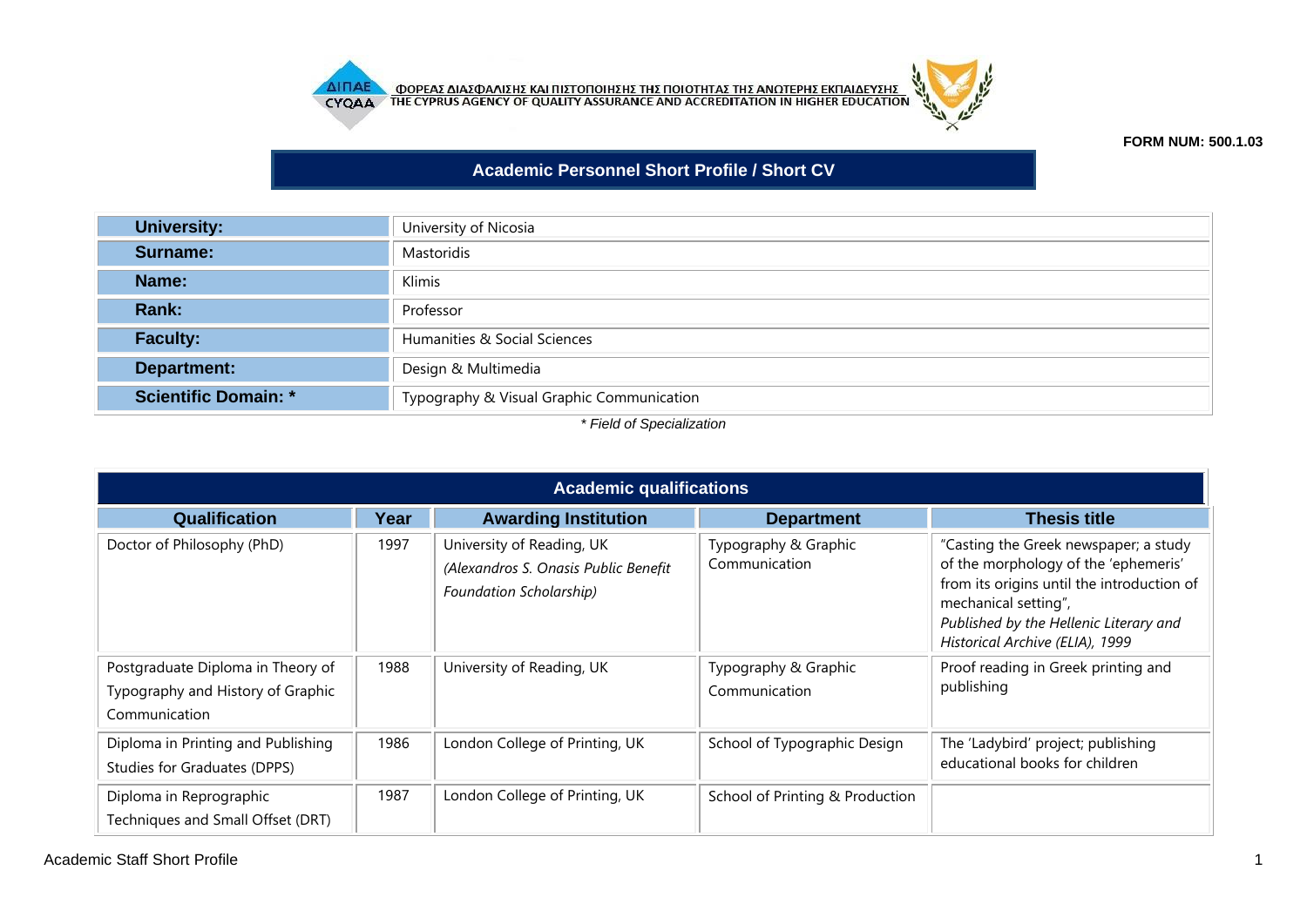| Certificate in Book Design (CertBD) | 1988    | London College of Printing, UK<br>(Borough of Enfield Grant) | School of Typographic Design |                                     |  |
|-------------------------------------|---------|--------------------------------------------------------------|------------------------------|-------------------------------------|--|
| <b>Employment history</b>           |         |                                                              |                              |                                     |  |
| <b>Period of employment</b>         |         |                                                              |                              |                                     |  |
| <b>From</b>                         | To      | <b>Employer</b>                                              | <b>Location</b>              | <b>Position</b>                     |  |
| 2007                                | present | University of Nicosia                                        | Nicosia, CY                  | Professor                           |  |
| 1998                                | 2007    | University of Macedonia                                      | Thessaloniki, GR             | Head, University of Macedonia Press |  |
| 1977                                | 2010    | Typophilia Publishing   Altervision                          | Thessaloniki, Athens, London | Chairman                            |  |

| Key refereed journal papers, monographs, books, conference publications etc. |      |                                                                              |                         |                                                                                                                                                         |                                                      |              |
|------------------------------------------------------------------------------|------|------------------------------------------------------------------------------|-------------------------|---------------------------------------------------------------------------------------------------------------------------------------------------------|------------------------------------------------------|--------------|
| Ref.<br><b>Number</b>                                                        | Year | <b>Title</b>                                                                 | <b>Other</b><br>authors | <b>Journal and Publisher /</b><br><b>Conference</b>                                                                                                     | Vol.                                                 | <b>Pages</b> |
|                                                                              | 2019 | "On the graphic language of the handwritten<br>Greek Ephemeris"              |                         | Studia Fennica Historica                                                                                                                                | <b>ISBN 978-</b><br>951-858-156-<br>$\Omega$         | $115 - 127$  |
| $\overline{2}$                                                               | 2019 | Design for Visual Communication. Challenges<br>and Priorities                | Sioki N.,<br>Dyson M.C. | Cambridge Scholars Publishing                                                                                                                           | ISBN-13 978-<br>1-5275-2954-<br>0                    | 170          |
| 3                                                                            | 2014 | "A 19th century soul compass A typographic<br>approach to Karamanlidika"     |                         | ΥΦΕΝ, Ινστιτούτο Μελέτης της<br>Τυπογραφίας (IMETYΠΟΕ). SHARP 2014,<br>International conference: "Religions of the<br>Book", Antwerp Belgium, Sept 2014 | vol.10,<br>issue 16,<br><b>ISSN 1108-</b><br>2143/16 | $52 - 60$    |
| $\overline{A}$                                                               | 2012 | "Aspects of ethics in design; the mediocrity<br>tsunami"                     |                         | <b>HYPHEN</b>                                                                                                                                           | vol.09,<br>issue 15,<br><b>ISSN 1108-</b><br>2143/15 | $45 - 53$    |
| 5                                                                            | 2010 | Θέματα αναπαραγωγής και εκτύπωσης,<br>Εγχειρίδιο Γραφικών Τεχνών             |                         | Εκδόσεις ΑΝΝΙΚΟΥΛΑ, Θεσσαλονίκη,<br>Ελλάδα                                                                                                              | <b>ISBN 960-</b><br>516-047-1                        | 112          |
| 6                                                                            | 2010 | "Οι γραφικές τέχνες στην Ελλάδα.<br>Παράδειγμα για την Κύπρο;"               |                         | Πολιτισμός, Τέχνες, ΜΜΕ                                                                                                                                 | <b>ISBN 978-</b><br>9963-634-72-<br>9                | $215 - 227$  |
| $\overline{7}$                                                               | 2006 | "Cutting and casting Greek types in the<br>nineteenth and twentieth century" |                         | Gutenberg Jahrbuch                                                                                                                                      | ISBN 3-447-<br>05377-1                               | 306-341      |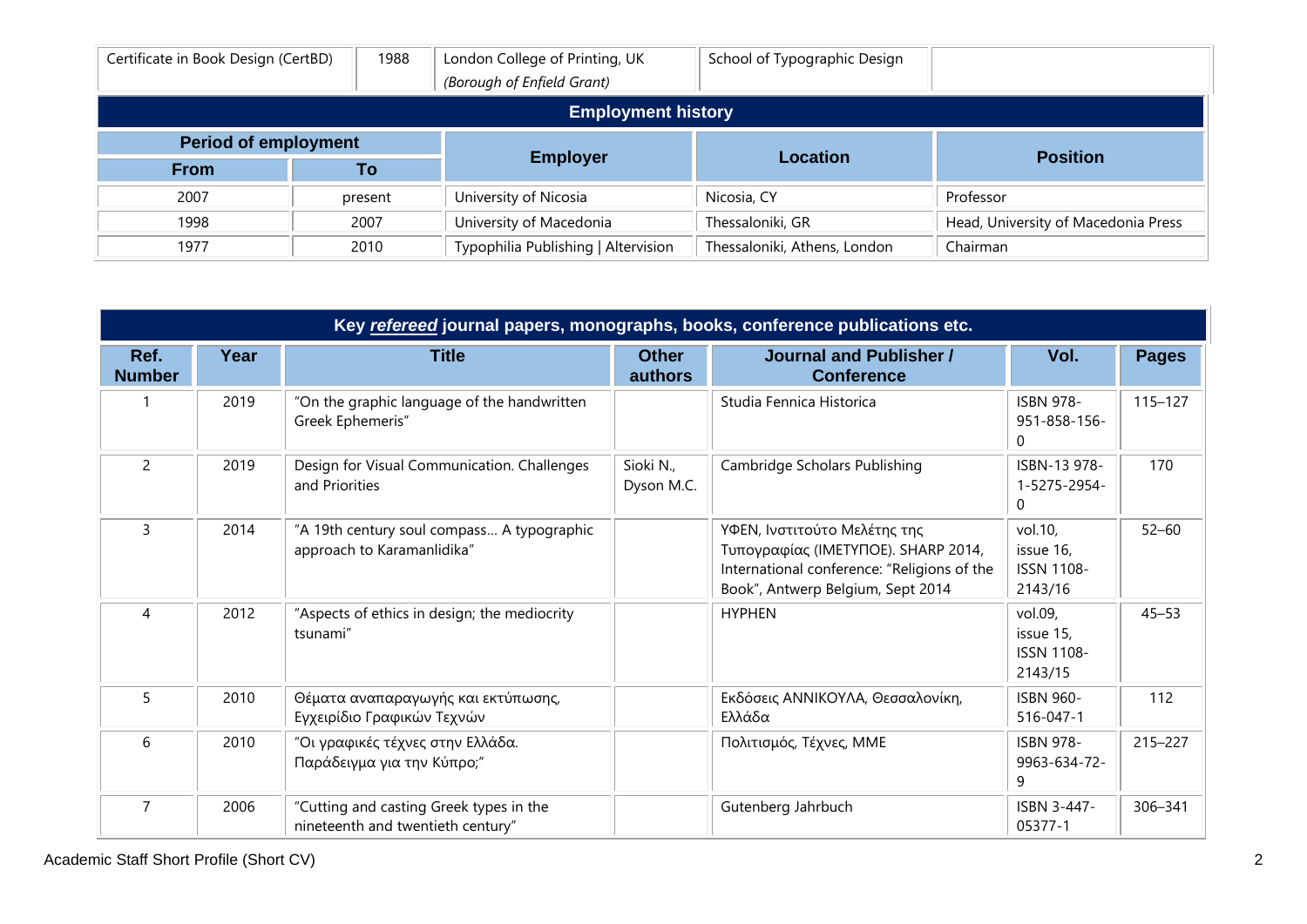|    | 2005 | "Τυπογραφικοί πειραματισμοί στον ελληνικό<br>τύπο του 19ου αιώνα"                                                                             | Ο ελληνικός τύπος,<br>1784 ως σήμερα, EIE          | <b>ISBN 978-</b><br>$960 -$<br>7916-45-7 | 185-190 |
|----|------|-----------------------------------------------------------------------------------------------------------------------------------------------|----------------------------------------------------|------------------------------------------|---------|
|    | 2004 | Klimis Mastoridis (ed.), 1st International<br>Conference on typography & visual<br>communication; History, Theory, Education                  | UoMPRESS                                           | <b>ISBN 960-</b><br>87947-8-1            | 570     |
| 10 | 1999 | Casting the Greek newspaper; a study of the<br>morphology of the 'ephemeris' from its origins<br>until the introduction of mechanical setting | Hellenic Literary and Historical Archive<br>(ELIA) | <b>ISBN 960-</b><br>201-134-3            | 473     |

| <b>Research Projects</b> |             |                                                                                                                                      |                                                                                                                                   |                      |  |  |
|--------------------------|-------------|--------------------------------------------------------------------------------------------------------------------------------------|-----------------------------------------------------------------------------------------------------------------------------------|----------------------|--|--|
| <b>Ref. Number</b>       | <b>Date</b> | <b>Title</b>                                                                                                                         | <b>Funded by</b>                                                                                                                  | <b>Project Role*</b> |  |  |
|                          | 2004        | Reinforcement of the University of Macedonia Publishing<br>Mechanism: developing tools for conventional<br>and electronic publishing | EU framework, Action 3                                                                                                            | Head of Unit         |  |  |
|                          | 2003        | History of 19th and 20th century Greek printing types<br>and foundries                                                               | Cultural Foundation of the<br>Piraeus Bank Group.<br>National Hellenic Research<br>Foundation, Centre for<br>Neohellenic Research | Researcher           |  |  |
| ξ                        | 2002        | Designing and publishing History books                                                                                               | Greek Ministry of Aegean                                                                                                          | Director of Unit     |  |  |
| 4                        | 1998        | Bibliographic Support and Publishing Mechanism of the<br>University of Macedonia                                                     | EU framework (EPEAEK, Action<br>3.1a)                                                                                             | Head of Unit         |  |  |

*\*Project Role: i.e. Scientific/Project Coordinator, Research Team Member, Researcher, Assistant Researcher, other*

| <b>Consulting Services and/or Participation in Councils / Boards / Editorial Committees</b> |               |                                                                    |                                     |                                                                                                                            |
|---------------------------------------------------------------------------------------------|---------------|--------------------------------------------------------------------|-------------------------------------|----------------------------------------------------------------------------------------------------------------------------|
| <b>Ref. Number</b>                                                                          | <b>Period</b> | <b>Organization</b>                                                | <b>Title of Position or Service</b> | <b>Key Activities</b>                                                                                                      |
|                                                                                             | $2011 -$      | Institute for the Study of<br>Typography & Visual<br>Communication | <b>Board Member</b>                 | Research, publications and educational<br>activities about the history of printing,<br>typography and visual communication |
|                                                                                             | $2010 -$      | Cyprus Bibliophilia, CY                                            | <b>Editorial Board Member</b>       | Responsible for the Graphic Arts section of the<br><b>Cyprus Arts Review</b>                                               |